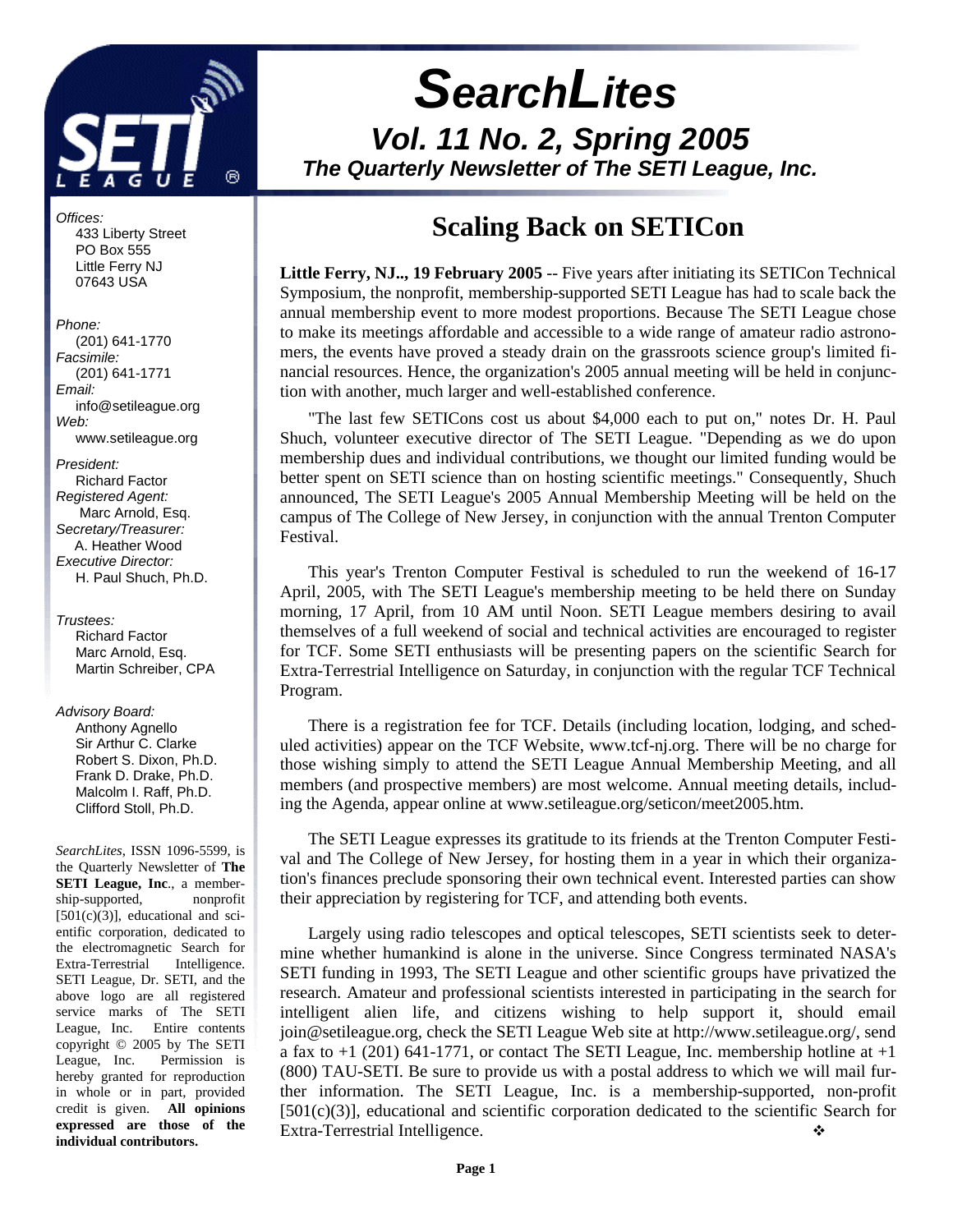### **Event Horizon**

SearchLites' readers are apprised of the following conferences and meetings at which SETI-related information will be presented. League members are invited to check our World Wide Web site (www.setileague.org) under *Event Horizon*, or email to us at info@setileague.org, to obtain further details. Members are also encouraged to send in information about upcoming events of which we may be unaware.

**March 11 - 12, 2005**: *6th World Symposium on Space Exploration and Life in the Cosmos*, San Marino (Italy).

**March 18 - 20, 2005**: Contact 2005, Mountain View CA.

**April 1 - 2, 2005**: Dr. SETI ® is featured speaker at Atlanticon QRP Forum, Timonium MD.

**April 2 - 3, 2005**: Greater Baltimore Hamboree and Computerfest, Baltimore MD.

**April 17, 2005, 0000 UTC - 2359 UTC**: Seventh annual SETI League Ham Radio QSO Party, 14.204, 21.306, and 28.408 MHz.

**April 17, 2005**: SETI League Annual Meeting, held in conjunction with the Trenton Computer Festival, College of New Jersey, Ewing Township NJ.

**May 7, 2005**: Project OSCAR West Coast Space Symposium, College of San Mateo, San Mateo CA.

**May 27 - 30, 2005**: Balticon 39, Baltimore MD.

**June 19 - 21, 2005**: *Society of Amateur Radio Astronomers* Conference, NRAO Green Bank WV.

**July 28 - 31, 2005**: *Universus 2005*, Osservatorio Astronomico Scientifico Gian Camillo Gloriosi, Montecorvino Rovella, Salerno, Italy.

**July 28 - 31, 2005**: *Central States VHF Conference*, Colorado Springs CO.

**August 4 - 8, 2005**: *Interaction* World Science Fiction Convention, Glasgow, Scotland UK.

**October 8 - 9, 2005**: *AMSAT Space Symposium* Lafayette LA. **October 17 - 21, 2005**: *56th International Astronautical Congress*, Fukuoka, Japan.

**October 27 - 30, 2005**: *Microwave Update*, Cerritos CA.

**April 22, 2006, 0000 UTC - 2359 UTC**: Eighth annual SETI League Ham Radio QSO Party, 14.204, 21.306, and 28.408 MHz.

**June 2006 (dates TBA)**: *Society of Amateur Radio Astronomers* Conference, NRAO Green Bank WV.

**July 2006 (dates TBA)**: *Central States VHF Conference*, Minneapolis MN.

**August 23 - 27, 2006**: *L.A.Con IV* World Science Fiction Convention, Los Angeles, CA.

**September 8 - 10, 2006**: SETICon06, in conjunction with the Fourth International Congress for Radio Astronomy, Heppenheim Germany.

**September, 2006 (dates TBA)**: *57th International Astronautical Congress*, Valencia Spain.

**April 21, 2007, 0000 UTC - 2359 UTC**: Eighth annual SETI League Ham Radio QSO Party, 14.204, 21.306, and 28.408 MHz.

**June 2007 (dates TBA)**: *Society of Amateur Radio Astronomers* Conference, NRAO Green Bank WV.

**July 26 - 29, 2007**: *Central States VHF Conference*, San Antonio TX.

**August 30 - September 3, 2007**: *65th World Science Fiction Convention*, Yokohama Japan.

## **Tsunami Damage in Sri Lanka**

### **an email from member Sir Arthur C. Clarke 29 December 2004**

Thank you for your concern about my safety in the wake of last Sunday's devastating tidal wave. I am enormously relieved that my family and household have escaped the ravages of the sea that suddenly invaded most parts of coastal Sri Lanka, leaving a trail of destruction. But many others were not so fortunate. For over two million Sri Lankans and a large number of foreign tourists holidaying here, the day after Christmas turned out to be a living nightmare reminiscent of The Day After Tomorrow. My heart-felt sympathy goes out to all those who lost family members or friends.

Among those who directly experienced the waves were my staff based at our diving station in Hikkaduwa, and my holiday bungalows in Kahawa and Thiranagama all beachfront properties located in southern areas that were badly hit. Our staff members are all safe, even though some are badly shaken and relate harrowing first hand accounts of what happened. Most of our diving equipment and boats at Hikkaduwa were washed away. We still don't know the full extent of damage -- it will take a while for us to take stock as accessing these areas is still difficult.

This is indeed a disaster of unprecedented magnitude for Sri Lanka, which lacks the resources and capacity to cope with the aftermath. We are encouraging concerned friends to contribute to the relief efforts launched by various national and international organisations. If you wish to join these efforts, I can recommend two options.

Contribute to a Sri Lanka disaster relief fund launched by an internationally operating humanitarian charity, such as Care or Oxfam.

Alternatively, considering supporting Sarvodaya, the largest development charity in Sri Lanka, which has a 45-year track record in reaching out and helping the poorest of the poor. Sarvodaya has mounted a well organised, countrywide relief effort using their countrywide network of offices and volunteers who work in all parts of the country, well above ethnic and other divisions. Their website, www.sarvodaya.lk, provides bank account details for financial donations. They also welcome contributions in kind -- a list of urgently needed items is found at:

http://www.sarvodaya.lk/Inside\_Page/urgently needed.htm

There is much to be done in both short and long terms for Sri Lanka to raise its head from this blow from the seas. Among other things, the country needs to improve its technical and communications facilities so that effective early warnings can help minimise losses in future disasters.

Curiously enough, in my first book on Sri Lanka, I had written about another tidal wave reaching the Galle harbour (see Chapter 8 in The Reefs of Taprobane, 1957). That happened in August 1883, following the eruption of Krakatoa in roughly the same part of the Indian Ocean. Arthur Clarke ❖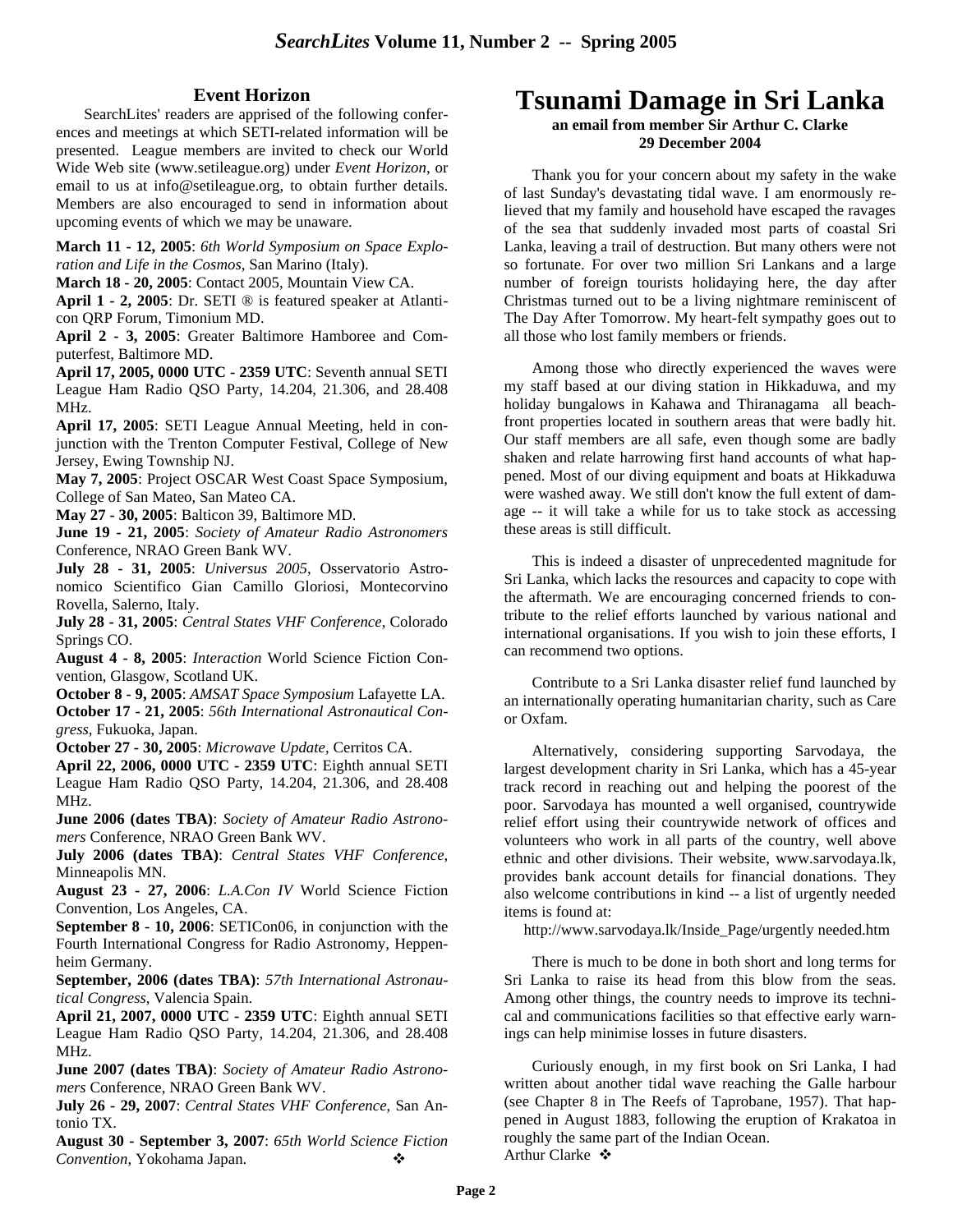### *Guest Editorial:* **Making a Case for METI by Dr. Alexander Zaitsev, Charles M. Chafer, and Richard Braastad**

"Intelligent life in the Universe is an extraordinary and rare, perhaps even unique, phenomenon. This fact places an especial responsibility on humankind to ensure that this spark of consciousness does not fade away owing to its unwise actions, but instead flares into a blazing bonfire that could be observed even from the remotest regions of our Galaxy."

Iosif S. Shklovskii, *Universe, Life, Mind*

Many leaders of the modern SETI community oppose the deliberate transmission of messages from Earth to the stars in attempts to communicate with extraterrestrial intelligence (ETI). Instead, they prefer to take a passive approach called SETI: merely monitoring optical and radio wavelengths for messages sent by an ETI. This attitude is interesting in that, just a few decades ago, SETI was envisioned as a two-way communication process. In fact, the original acronym for the community was *CETI* for *Communication* with Extraterrestrial Intelligence.

Today, the deliberate transmission of messages to the stars is often referred to as **Active SETI**, as opposed, presumably, to **Passive SETI**, the monitoring approach described above. Other terms have been suggested for Active SETI: *BETI*, for Broadcast to Extraterrestrial Intelligence, and *METI*, our preferred acronym, for Messaging to Extraterrestrial Intelligence.

Several METI attempts have been made over the past few decades: the famous 1974 Arecibo message; the Pioneer and Voyager interstellar spacecraft that carry information about Earth for the benefit of whatever ETI may encounter the spacecraft in the future; and the Invitation to ETI Web site where Dr. Allen Tough of the University of Toronto has composed a message inviting ET, whom, Tough presumes, may be monitoring the World Wide Web, to contact us.

Furthermore, the authors of this paper have, collectively, conducted three METI transmissions: Cosmic Call 1999, Teen Age Message 2001, and Cosmic Call 2003, all from the Evpatoria Planetary Radar facility in Ukraine. Like Arecibo, our transmissions include scientific information. But unlike the Arecibo message, which was composed by a handful of scientific elites, our transmissions also include personal messages of thousands of people from around the world. In contrast to many SETI leaders, we strongly believe in a truly democratic approach to METI: that the people themselves, not just a handful of elites, should speak for Earth through their direct participation in METI.

Indeed, public interest in METI is widespread: Our Cosmic Calls have generated worldwide media coverage. Furthermore, many rank-and-file SETI enthusiasts appear to support METI: According to an informal poll on the SETI@home Web site (see http://setiathome.ssl.berkeley.edu/polls.html). As of January 8, 2005, 78% of respondents have answered *yes* to the question, *Should Earth send a signal for aliens to hear?*

Yet many of the elites in the SETI community?s leadership remain stubbornly opposed to METI. They cite several arguments. We address three of them here:

### **1. METI is not scientific.**

Quite the contrary, our METI transmissions are conducted under the guidance of scientists and engineers using a powerful planetary radar. The scientific messages included in the transmissions utilize sophisticated encoding techniques based upon basic mathematics and scientific concepts.

There are many analogues in the natural and social sciences to METI. Consider a medical researcher who injects a particular substance into laboratory mice to see how their biological systems react. Or consider an economist, a social scientist, who examines how a new government regulation affects a market system. Or consider an ecologist who studies how the introduction of a pollutant into the environment affects the living system in which we all exist. Similarly, we tweak a system, the ETI community in the Milky Way Galaxy, with METI transmissions in the hope that an ETI will respond, thus answering one of the most fundamental questions of science: Are we alone?

But METI is not just a science, it is also an art. Earth's science is the product of the human mind, which in turn is affected by the cultural and historical influences - and accidents - of human history. The way an ETI views nature may not conform to our scientific paradigm. So, to increase the likelihood of effective communication across interstellar space, we include in our METI transmissions non-scientific messages: text, audio, video, art, music, etc. For example, Teen Age Message 2001 included the *Theremin Concert for Aliens*, possibly the first analog interstellar radio message.

### **2. METI is risky**

Is it possible that the ETI whom we contact is an evil, imperialistic sort that, upon receiving our messages, will fly to Earth and gobble us up? We call this the *Darth Vader Scenario*.

Setting aside the plausibility of physical interstellar travel, and whether it would be worth it to Mr. Vader to travel to our neck of the galactic woods, we should recognize that avoiding a risk is itself risky. Another equally plausible scenario is that the ETI we contact is a Luke Skywalker who responds to our METI message both by warning us of Lord Vader's sinister nature, and by telling us what steps we can take to defend ourselves. Assuming Darth is imperialistic and is exploring the various star systems of the galaxy, he may eventually find us anyway. Wouldn't we be better off with Luke's sage advice?

And what of the risk of not learning what we can from an ETI? Perhaps the knowledge and wisdom an ETI could impart to us would save us from humanity's self-destructive tendencies, such as nuclear war, biological warfare, or environmental degradation.

The tendency to focus on the dangers of exploration is nothing new in human history. Centuries ago, everyone *knew* that mariners who sailed too far over the oceans would fall off the edge of the Earth, or be eaten by sea monsters. Yet humans dared to explore. They took the risk of encountering the presumed sea monsters - their own version of Darth Vader - and discovered a new world inhabited by an *alien* civilization with alien crops and resources.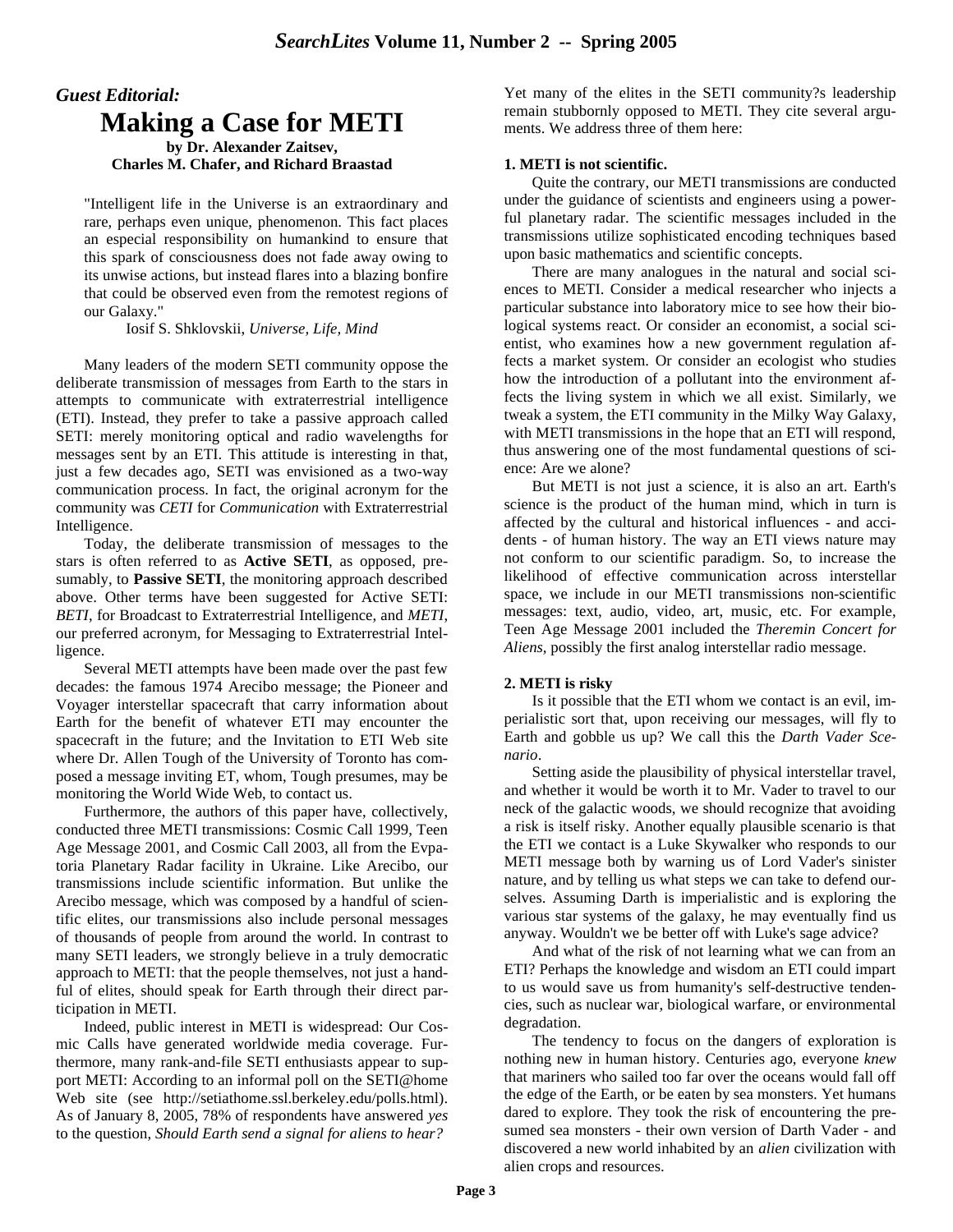### **3. METI is pointless**

This argument holds that CETI, the two-way communication process of which METI is a part, is too time-consuming. For example, a Cosmic Call transmission aimed at a star 100 light-years from Earth will take a century to reach its target star. Assuming ET replies, another century will elapse before we receive the reply. 200 years far surpasses the lifetime of any of us alive today.

History is full of examples of people who undertook great projects to benefit future generations. For example, it often took several generations of workers to build the great cathedrals of Europe. And in our everyday lives, parents and grandparents make tremendous sacrifices to ensure their offspring are educated and prepared to lead happy lives far after the parents and grandparents have passed away.

As Carl Sagan once put it, "For those who have done something they consider worthwhile, communication to the future is an almost irresistible temptation, and it has been attempted in virtually every human culture. In the best of cases, it is an optimistic and far-seeing act; it expresses great hope about the future; it time-binds the human community; it gives us a perspective on the significance of our own actions at this moment in the long historical journey of our species."

In conclusion, we subscribe to one possible solution to the Fermi Paradox: Suppose each extraterrestrial civilization in the Milky Way has been frightened by its own SETI leaders into believing that sending messages to other stars is just too risky. Then it is possible we live in a galaxy where everyone is listening and no one is speaking. In order to learn of each others' existence - and science - someone has to make the first move.

### *Editorial:*

### **How Can We Get On Board? by H. Paul Shuch, Ph.D.**

Apparently, there's a SETI Board, and we're not on it. It must have been established while I wasn't paying attention.

Like many of you who are also members of Team SETI, the membership arm of the prestigious SETI Institute in California, I received the Institute's 2005 calendar in the post. Just on the flip-side of its cover is a delightfully concise, one-page history of the 20-year-old Institute. Its third paragraph, discussing the birth in 1960 of modern SETI science, mentions an old friend and esteemed colleague, thus:

"At the same time, Frank Drake, an astronomer at the National Radio Astronomy Observatory in Green Bank, West Virginia and now a SETI board member, conducted the first SETI experiment..."

Well, there's no denying that Dr. Drake performed the first SETI experiment, and in so doing became a pioneer in an important new field of science. But -- SETI board? Well, I knew he was on the Board of Directors of the SETI Institute. In fact, he's also on the Advisory Board of The SETI League,

and doubtless a member of numerous other Boards and Committees. But -- SETI board? That was news to me.

We've discussed in past editorials the pervasive nature of SETI science. In dozens of countries around the world, consenting adults practice SETI in the privacy of their own homes. Many of them belong to one or more SETI organizations, of which the SETI Institute and our own SETI League are but two. And as far as I know, each organization that supports SETI science is governed by its own Board. To the best of my recollection, there is no single bureaucratic body regulating SETI across organizational boundaries. In other words, *there is no SETI Board!*

OK, so what's the big deal here? Surely, every reader (including your faithful reporter) knew exactly what that calendar *meant*. But, with public confusion about the nature of SETI science already running high, doesn't it behoove us all to *say* exactly what we mean? SETI is indeed a science, not a single search. So let's all be careful not to imply otherwise.

The SETI Institute has accomplished amazing feats in its twenty year lifetime. They run an incredibly good show. But, competent and accomplished as they are, they are *not* the whole show. Their Board is not our Board, their research methods are not necessarily our research methods, (their budget is certainly not our budget), and to paraphrase the book of Ruth, their God is not our God.

The very strength of the SETI enterprise lies in its diversity. Nobody knows for sure which particular research methodology will first detect incontrovertible evidence of our cosmic companions, so we try them all. There are enough techniques to encourage participation from a broad range of players. Each has its own organizational structure, support base, mission, and vision. We try to cooperate, we all tend to be mutually supportive, we frequently work together -- and we each guard our autonomy. That, in my opinion, maximizes our collective chances for success, hastening the day of Contact. If one organization called the shots, if one Board directed all the efforts, we would all be diminished through uniformity.

I am very proud of what our colleagues at the SETI Institute have accomplished in the past twenty years. That's why I support them. I'm equally proud of what you, the members of The SETI League, have accomplished in the past ten years. That's why I continue to support you. That we have different corporate cultures is a good thing. That we have common goals is a given. That we have no single Board is a blessing.

SETI is an enterprise of the many. I'm glad we're a part of it. The fact is, The SETI League is very much onboard. We're just not on the SETI Board. Because there is none.

*Disclaimer: The opinions expressed in editorials are those of the individual authors, and do not necessarily reflect the position of The SETI League, Inc., its Trustees, officers, Advisory Board, members, donors, or commercial sponsors.* ◆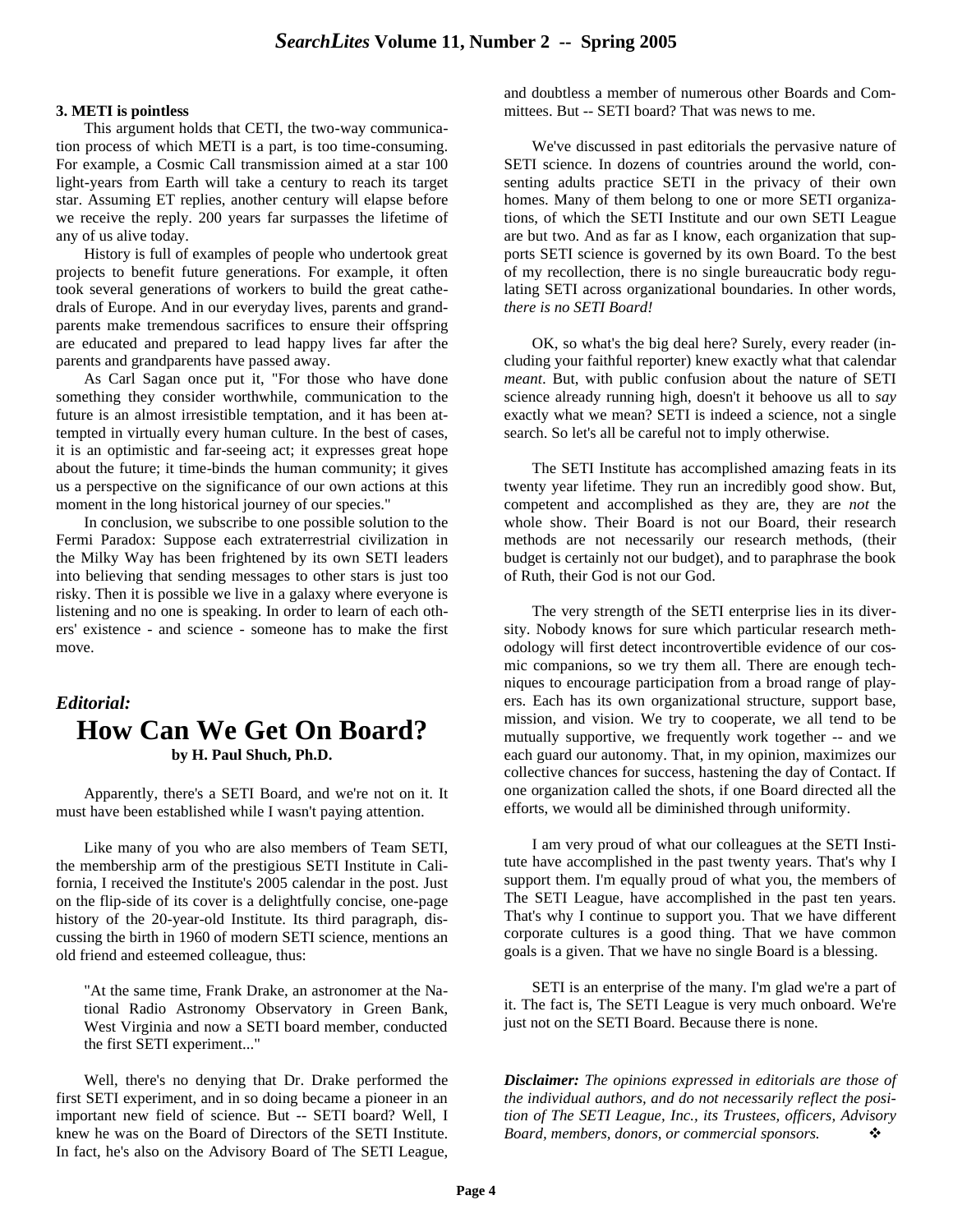# **The Drake Equation: Adding a METI Factor**

**by Dr. Alexander Zaitsev**

METI (Messaging to Extra-Terrestrial Intelligence) is an activity which I believe to be an inherent attribute of advanced civilizations. In order to account for the true prevalence of communicative civilizations (that is, those that engage in METI), I suggest we introduce a METI factor fm into the classical Drake Equation. In this case, the modified Drake Equation takes on the following form:

where

 $N = \mathbb{R}^* \times \mathbf{f}_p \times \mathbf{n}_e \times \mathbf{f}_1 \times \mathbf{f}_i \times \mathbf{f}_c \times \mathbf{f}_m \times \mathbf{L}$ 

 $N =$  The number of potentially detectable civilizations in the Milky Way Galaxy

 $R^*$  = The rate of formation of stars in the Galaxy  $f_p$  = The fraction of those stars with planetary systems **ne** = The number of planets per solar system that are suitable for life

 $f_1$  = The fraction of those planets where life actually appears

 $f_i$  = The fraction of life sites where intelligence develops **fc** = The fraction of communicative planets (those on which electromagnetic communications technology develops)

 $f_m$  = The fraction of communicative civilizations with clear and non-paranoid planetary consciousness (that is, those which actually engage in deliberate interstellar transmission)

 $L =$ The "lifetime" over which such civilizations transmit detectable signals into space

Let us try to estimate **fm**. Since we do not adhere to the anthropocentric position, we should proceed from the assumption that Earth's consciousness is not essentially different from that of others. Then the METI factor **fm** should be quite small, about 0.01. This figure derives from the fact that our civilization has engaged in about 100 past and current SETI programs (see, for example, Jill Tarter's "Archive of SETI," SETI 2020 Roadmap, pp. 381-425), and only one METI Program (at the Evpatoria Radar Telescope). Moreover, if we assume that an isolationist tendency prevails around the Universe, akin to that stated in Michael Michaud's recent editorial "Active SETI Is Not Scientific Research," and if we agree with his reasons, than we could say the METI factor **fm** would be much smaller than 0.01, perhaps close to zero. But in that case, **N** is close to zero too, and SETI does not make any sense!

From this follows the next SETI Paradox: "Both *We* and *They* must either engage in both SETI and METI, or do nothing."

It is important to emphasize that the SETI pioneers sensed this dichotomy, and have paid attention to both SETI and METI. Philip Morrison recalls in "My Forty Years of SETI" that Giuseppe Cocconi came to him in 1958 with a question: "We already make gamma-ray beams. Why not send them out across space to see if anyone out there can detect them?"

Frank Drake and Carl Sagan developed and actualized the Pioneer Plaque, Arecibo Message, and Voyager Record. Nobel

Laureate Andrey Sakharov wrote in "Questionnaire CETI" in 1971: "I would like to notice the importance of designing and, especially, accomplishing practical projects directed to sending signals. This is the only way to understand subtle problems of contacts. Here, as it always happens, egoists end up with failure." At JPL, Steven Ostro wrote in "Project Moonbeam: An Omnidirectional Radio Beacon for the Lunar Farside" in 1989: "We might conclude that it is better to give than to receive, and that the war on silence must begin at home."

In this way, the classical Participatory Anthropic Principle, which was first put forth by John Wheeler in 1983, gains additional strength - intelligent low-entropic METI signals represent a conscious participation in the observable structure of the Universe. Only we who help in overcoming the Great Silence deserve to hear the voice of the Cosmos.  $\mathbf{\hat{P}}$ 

# *Ask Dr. SETI:*  **Understanding the Jansky**

#### **Dear Dr. SETI:**

*The Jansky (Jy) is defined as:* 

*1 \* 10-26 Watts / m<sup>2</sup> / Hz Is the Hz term the frequency of reception, or the bandwidth of the received signal?* 

*Argonaut Roy (via email)*

### **The Doctor Responds:**

Neither, Roy. It's the detector bandwidth of the receiver. But don't be discouraged; that was a really great question.

The key to understanding flux density is the "per Hertz" denominator in the definition of the Jansky. The Jansky is a unit of flux density used for natural continuum emissions. Since continuum sources are extremely broadband, it is difficult to exactly quantify their bandwidth. But we consider that they are broader than the detector bandwidth of the receiver being used to detect them, and assume that the received energy is more or less uniformly distributed across the receiver bandwidth. The detector will thus pick up more total power the wider its bandwidth is. First we measure total goo scooped up by the antenna (in Watts per square meter of collecting area). Then, if we divide that power reading by the bandwidth of the receiver, in Hertz, we get flux density in Watts per square meter *per Hertz*. Since a Watt per square meter per Hertz is one helluva lot of power, we divide it by  $10^{-26}$  to get a more realistic unit for measuring natural astrophysical phenomena. We call the resulting unit the Jansky, after the (accidental) father of radio astronomy.

So, to answer your question directly, we use receiver bandwidth when measuring flux density in Janskys. But remember that doing so only makes sense if the signal in question is spectrally **BROAD**, so that the recovered power can be assumed to be uniformly distributed across the receiver's detector bandwidth. While this is likely the case for continuum sources, it is decidedly *not* true for the kinds of narrow-band signals we look for in SETI (or, for that matter, any other signals likely to be generated by technology, as opposed to nature). That's why, although we characterize the sensitivity of radio telescopes in Janskys, the Jansky is *not* the appropriate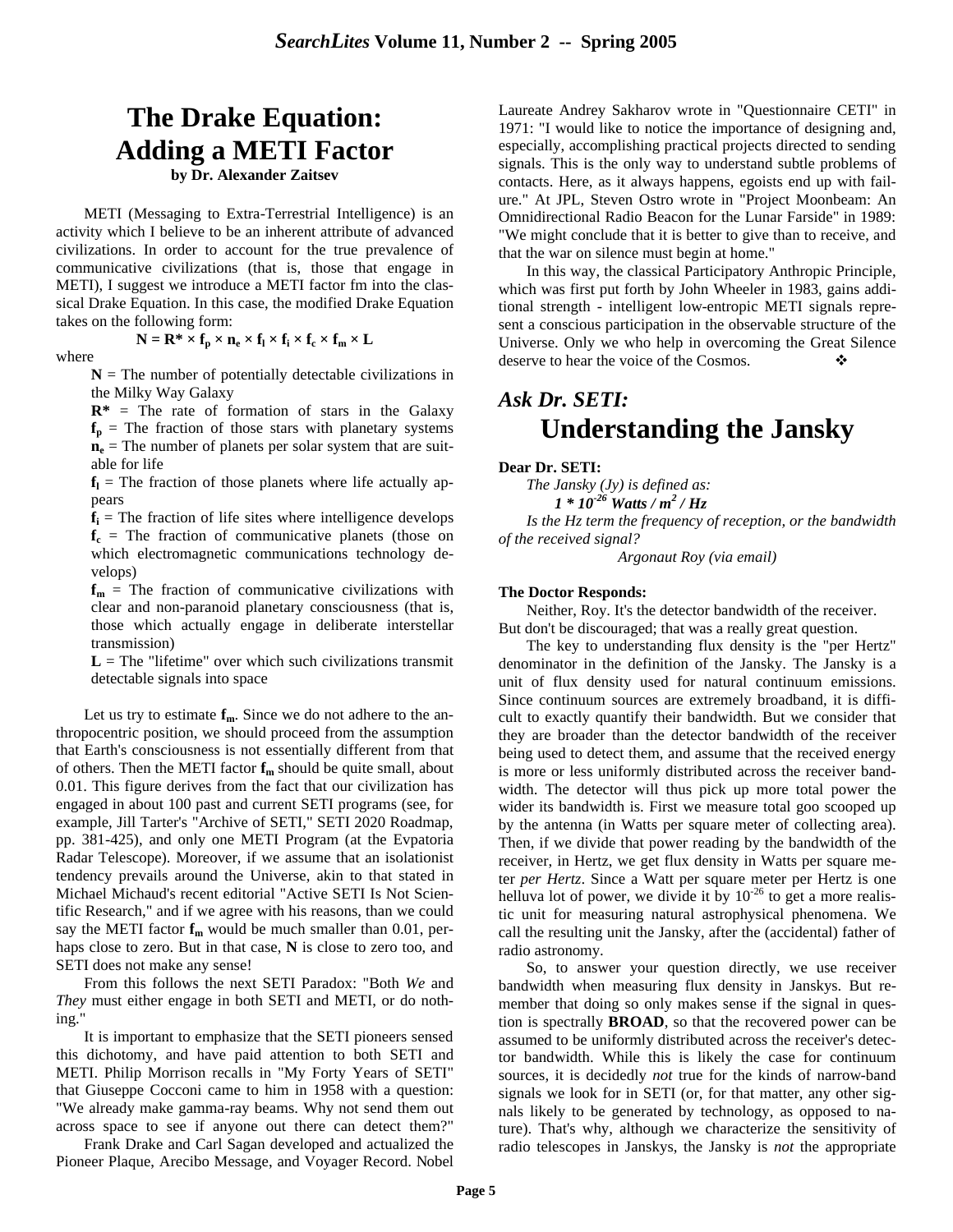unit of measure for the sensitivity of a SETI reciever. For those, we define sensitivity simply in Watts per square meter.

For what it's worth, the threshold sensitivity of the typical amateur SETI station (such as yours, Roy) is on the order of  $10^{-23}$  Watts per square meter. This is about the sensitivity of the late Big Ear Radio Telescope at Ohio State University, back in 1977 when it detected the famous "Wow!" signal. We achieve that sensitivity through digital signal processing, which makes the instantaneous channel bandwidth ("bin width") exceedingly narrow, thus shutting out much of the broadband background noise. That trick only works if the signal we're trying to receive is ALSO very narrow. That trick also makes the Jansky a meaningless unit for the SETI enterprise (although if you use your SETI station to do continuum radio astronomy, then for that application you can talk Janskys).

## **Early Warning of Natural Disasters**

### **Dear Dr. SETI:**

*Will it be possible to used the SETI model to develop an open source global Disaster System to watch for Tsumami and other natural disasters?* 

*An AOL user, via email*

#### **The Doctor Responds:**

In the wake (pun intended) of the disasterous Southern Asia earthquake and tsunamis of December 2004, many are asking what a technological civilization can do to provide early warning of natural disasters. Thus, your question is very timely.

By "the SETI model," I presume you mean the SETI@home distributed processing experiment. (It is important to note that SETI is a science, not a single experiment. SETI@home is just one of dozens of SETI experiments being conducted, most of which involve radio telescopes, *not* networked computers. See this editorial for clarification.)

That said, the utility of the SETI@home experiment lies in its ability to use existing computer power to sift through a huge, extant database, one that would otherwise go unanalyzed. SETI@home is about post-processing. That is, the data sits in the archives for weeks or months or years, until somebody crunches the numbers.

The natural disaster situation is different in several respects. There is no massive database of geophysical data that I can think of, that contains the required predictive clues. Even if there were, post-processing of archival data is not likely to be sufficiently timely to provide meaningful warning of impending danger. Perhaps distributed computing can be harnessed some day to analyze weather and seismic data, providing a global monitoring means existed for generating that data. But analysis and feedback would have to be instantaneous, not eventual. I doubt that a global network of volunteers, using their idle computer cycles, could provide sufficiently timely warning, even if the data base could be generated and properly parsed out.

Of course, I am always prepared for someone more clever than myself to prove me wrong!

## **SETI League 2004 Program Service Accomplishments**

#### **(a) Science Programs:**

- Coordinated 127 Project Argus radio telescopes in 23 countries, built and operated by volunteers, logging an estimated 100,000 hours of astrophysical observations. Argus stations analyzed and cataloged several candidate signals during 2004.
- Operated W2ETI Moonbounce Beacon for 4 1/2 months, providing 1600 hours of free microwave calibration signals to the world's amateur and professional radio telescopes.
- Provided Committee leadership (as co-chairman) to the SETI Permanent Study Group of the International Academy of Astronautics.
- 246 members contributed an additional 1,000 additional years of processing time to the SETI@home distributed computing experiment.
- Performed laboratory measurements to help refute a claim of extraterrestrial technology on Earth.

#### **(b) Technology Programs:**

- Designed and tested an analog power combiner circuit for the Very Small Array radio telescope prototype.
- Provided design consultation and proposal assistance to the Montecorvino SETI Telescope Array (MStar).
- Coordinated and archived four closed technical email lists.
- Inducted five more amateur radio astronomers into the Extra-Terrestrial Century Club.

#### **(c) Public Education Programs:**

- Conducted EuroSETI04, The SETI League's first European Technical Symposium, and published Proceedings on CD-ROM.
- Conducted SETICon04, The SETI League's fourth annual Technical Symposium, and published Proceedings on CD-ROM.
- Distributed 15 copies of "Tune In The Universe!", a radio amateur's guide to the Search for Extra-Terrestrial Intelligence.
- Distributed 7 print copies of "The SETI League Technical Manual."
- Excecutive Director delivered ten public lectures in four countries, on radio astronomy techniques and related SETI science.
- Published more than a dozen technical articles in the popular and scientific press.
- Published third issue of "Contact In Context," a Web-based peerreviewed SETI scholarly journal.
- Provided webmastering services to the Society of Amateur Radio Astronomers, the International Academy of Astronautics SETI Permanent Study Group, and Invitation to ETI.

#### **(d) Media and Outreach Programs:**

- Published four issues of SearchLites, the quarterly newsletter of The SETI League, Inc.
- Coordinated and archived two open public email lists.
- Distributed six Press Releases and twelve Editorials to over 700 media outlets worldwide.
- Filed 52 weekly updates to The SETI League's extensive website, bringing its total document count to over 2800 pages.
- 65 volunteer Regional Coordinators in 49 countries conducted a dozen print and broadcast media briefings and interviews.
- Executive Director granted print media and broadcast interviews in the US, Canada, Italy, and Germany.
- Presented the tenth annual Giordano Bruno Memorial Award, the third annual Orville N. Greene Service Award, four Best Ideas Awards, and twelve SETI SuperStar Awards.